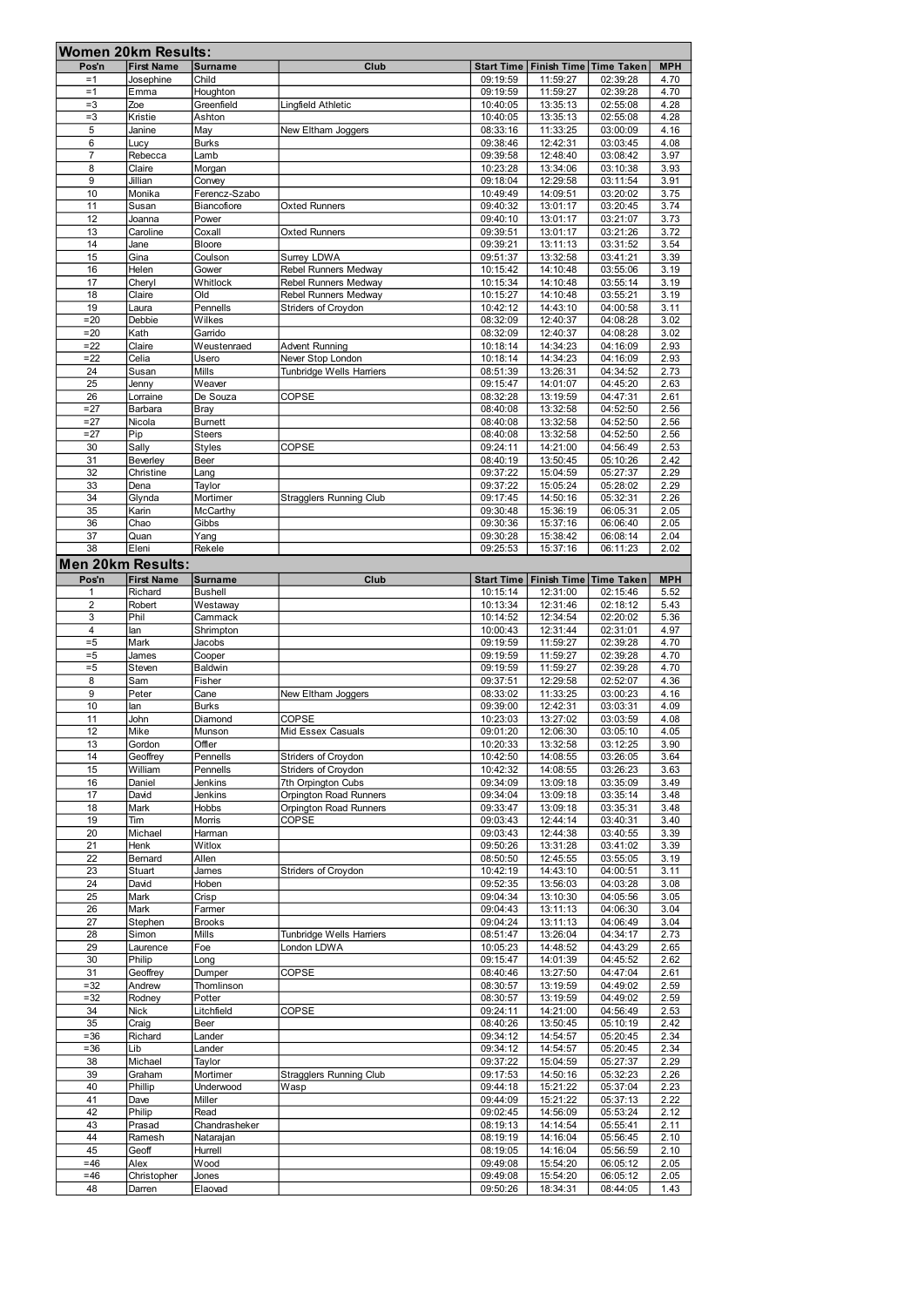|                         | <b>First Name Surname</b>               | <b>Women 35km Results:</b> | Club                                            | <b>Start Time</b>    |                      | Finish Time   Time Taken              | <b>MPH</b>   |
|-------------------------|-----------------------------------------|----------------------------|-------------------------------------------------|----------------------|----------------------|---------------------------------------|--------------|
| Pos'n<br>$\overline{1}$ | Mel                                     | Frazier                    |                                                 | 08:48:29             | 13:01:52             | 04:13:23                              | 5.18         |
| 2<br>$=3$               | Caroline<br>Sarah                       | Curtis<br>Pritchard        |                                                 | 10:04:10<br>10:12:54 | 14:31:27<br>15:35:14 | 04:27:17<br>05:22:20                  | 4.91<br>4.07 |
| $=3$<br>5               | Chloe<br>Svenja                         | Moss<br>Espenhahn          |                                                 | 10:12:54<br>10:22:54 | 15:35:14<br>15:46:35 | 05:22:20<br>05:23:41                  | 4.07<br>4.05 |
| 6                       | Alexandra                               | Nemeth                     | Wimbledon Windmillers                           | 07:27:56             | 13:08:31             | 05:40:35                              | 3.85         |
| $\overline{7}$<br>8     | Donna<br>Anne                           | <b>McCourt</b><br>Woods    | The Stragglers                                  | 09:18:04<br>09:20:07 | 15:16:23<br>15:19:29 | 05:58:19<br>05:59:22                  | 3.66<br>3.65 |
| 9                       | Vicky                                   | Chappell                   | Stragglers Running Club                         | 09:19:44             | 15:21:22             | 06:01:38                              | 3.63         |
| 10<br>11                | Dorothy<br>Kathie                       | <b>Boggs</b><br>Knell      |                                                 | 09:18:04<br>08:46:15 | 15:20:16<br>15:04:59 | 06:02:12<br>06:18:44                  | 3.62<br>3.47 |
| 12                      | Kezia                                   | Poole                      |                                                 | 08:46:07             | 15:04:59             | 06:18:52                              | 3.46         |
| 13<br>14                | Samantha<br>Betty                       | Mattingly<br>Foggitt       | <b>Rebel Runners</b><br><b>Bromley Veterans</b> | 08:35:09<br>08:04:25 | 15:02:03<br>14:45:06 | 06:26:54<br>06:40:41                  | 3.39<br>3.28 |
| 15                      | Debbie                                  | Ryan                       | Ealing Eagles                                   | 08:02:59             | 15:14:28             | 07:11:29                              | 3.04         |
| 16<br>17                | Frances<br>Nadia                        | Humphries<br>Winborn       | Essex & Herts LDWA<br>Hastings Runners          | 07:16:52<br>09:07:05 | 14:30:03<br>16:29:50 | 07:13:11<br>07:22:45                  | 3.03<br>2.96 |
| 18                      | Laura                                   | Tamlin                     |                                                 | 07:38:14             | 15:09:30             | 07:31:16                              | 2.91         |
| 19<br>20                | Say<br>Dorte                            | Leddington<br>Newman       | Surrey LDWA                                     | 07:11:56<br>07:57:18 | 14:44:25<br>16:02:50 | 07:32:29<br>08:05:32                  | 2.90<br>2.70 |
| 21<br>22                | Jayne<br>Jane                           | Ward<br>Fitch              | Surrey LDWA<br>Essex & Herts LDWA               | 07:57:09<br>07:25:53 | 16:02:50<br>15:39:18 | 08:05:41<br>08:13:25                  | 2.70<br>2.66 |
| 23                      | Jennie                                  | Lever                      |                                                 | 08:16:37             | 16:31:40             | 08:15:03                              | 2.65         |
| 24<br>25                | Joanna<br>Jane                          | Foy<br><b>Bates</b>        | Sussex LDWA                                     | 08:16:29<br>07:36:06 | 16:31:40<br>16:29:50 | 08:15:11<br>08:53:44                  | 2.65<br>2.46 |
| 26                      | Kate                                    | Coppard                    |                                                 | 07:50:48             | 16:55:52             | 09:05:04                              | 2.41         |
| 27<br>28                | Elizabeth<br>Sylvia                     | Symons<br><b>Brown</b>     |                                                 | 07:50:36<br>07:50:29 | 16:55:52<br>16:55:52 | 09:05:16<br>09:05:23                  | 2.41<br>2.41 |
| 29                      | Lizzie                                  | Harris                     | Sussex LDWA / Vegan Runners                     | 08:01:08             | 18:15:06             | 10:13:58                              | 2.14         |
|                         | Men 35km Results:<br>First Name Surname |                            | Club                                            |                      |                      | Start Time   Finish Time   Time Taken | <b>MPH</b>   |
| Pos'n<br>-1             | Hugh                                    | Torry                      |                                                 | 10:20:14             | 14:03:35             | 03:43:21                              | 5.88         |
| $\overline{2}$<br>3     | Richard<br>Ludovic                      | Phillips<br>Maillard       | Serpentine Running Club                         | 10:19:03<br>09:30:04 | 14:03:35<br>13:14:40 | 03:44:32<br>03:44:36                  | 5.85<br>5.84 |
|                         | Matt                                    | Leslie                     |                                                 | 09:49:19             | 13:57:49             | 04:08:30                              | 5.28         |
| $\overline{4}$          |                                         | Hussey                     | Plumbstead Runners<br>Framlington Flyers        | 09:35:01<br>09:34:49 | 13:46:39<br>13:46:39 | 04:11:38<br>04:11:50                  | 5.22<br>5.21 |
| $\sqrt{5}$              | Jacob                                   |                            |                                                 |                      |                      | 04:27:17                              | 4.91         |
| 6<br>$\overline{7}$     | Luke<br>Andrew                          | Wood<br>Noble              |                                                 | 10:04:10             | 14:31:27             |                                       |              |
| 8<br>9                  | Zoltan<br>Tom                           | Fodor<br>Cornish           | Orion Harriers                                  | 08:30:15<br>09:31:05 | 13:29:52<br>14:35:19 | 04:59:37<br>05:04:14                  | 4.38<br>4.31 |
| 10                      | Mark                                    | Parry                      |                                                 | 10:21:06             | 15:46:35             | 05:25:29                              | 4.03         |
| 11<br>12                | <b>Ilsuk</b><br>Leonard                 | Han<br>Martin              | Fulham Running Club                             | 10:19:34<br>10:19:21 | 15:46:35<br>15:46:35 | 05:27:01<br>05:27:14                  | 4.01<br>4.01 |
| 13                      | Tim                                     | Ledeboer                   |                                                 | 07:27:49             | 13:08:31             | 05:40:42                              | 3.85         |
| 14<br>15                | lan<br>Lloyd                            | Chappell<br>Bethell        |                                                 | 09:21:16<br>09:09:50 | 15:21:22<br>15:19:29 | 06:00:06<br>06:09:39                  | 3.64<br>3.55 |
| 16                      | Brenden                                 | Poole                      |                                                 | 08:46:24             | 15:04:59             | 06:18:35                              | 3.47         |
| 17<br>18                | Rupert<br>Mark                          | Poole<br>Poole             | LDWA                                            | 08:46:31<br>08:45:59 | 15:05:24<br>15:08:37 | 06:18:53<br>06:22:38                  | 3.46<br>3.43 |
| 19                      | Neil                                    | Hollands                   | Rebel Runners                                   | 08:35:16             | 15:02:03             | 06:26:47                              | 3.39         |
| 20<br>21                | Alastair<br>Nigel                       | Caie<br>Bulmer             | <b>Bromley Veterans</b>                         | 08:41:08<br>08:04:33 | 15:08:54<br>14:45:02 | 06:27:46<br>06:40:29                  | 3.38<br>3.28 |
| 22                      | Stephen                                 | Watson                     | Thames Valley LDWA                              | 07:13:49             | 14:05:13             | 06:51:24                              | 3.19         |
| 23<br>24                | Dane<br>Robert                          | Ryan<br>Humphries          | Ealing Eagles<br>Essex & Herts LDWA             | 08:02:52<br>07:16:46 | 15:14:28<br>14:30:03 | 07:11:36<br>07:13:17                  | 3.04<br>3.03 |
| 25<br>26                | Tim<br>Chris                            | Bedwell<br>Matthews        | Hastings Runners                                | 07:37:50<br>09:07:34 | 14:54:57<br>16:29:50 | 07:17:07<br>07:22:16                  | 3.00<br>2.97 |
| 27                      | David                                   | <b>Bratby</b>              | Hastings Runners                                | 09:08:08             | 16:37:27             | 07:29:19                              | 2.92         |
| 28<br>29                | Piers<br>Jo                             | Brunning<br>Edwards        | Hastings Runners<br>Hastings Runners            | 09:07:58<br>09:07:47 | 16:37:27<br>16:37:27 | 07:29:29<br>07:29:40                  | 2.92<br>2.92 |
| 30                      | Simon                                   | Tamlin                     |                                                 | 07:38:14             | 15:09:30             | 07:31:16                              | 2.91         |
| 31<br>32                | Alan<br>Steve                           | Fitch<br>Hewitt            | Essex & Herts LDWA                              | 07:25:39<br>07:33:37 | 15:39:18<br>15:52:25 | 08:13:39<br>08:18:48                  | 2.66<br>2.63 |
| 33                      | Andrew                                  | Stanley                    |                                                 | 08:15:02             | 16:42:05             | 08:27:03                              | 2.59         |
| 34<br>35                | Jack<br>Kim                             | Stanley<br>Stanley         |                                                 | 08:14:55<br>08:14:47 | 16:42:05<br>16:42:05 | 08:27:10<br>08:27:18                  | 2.59<br>2.59 |
| 36                      | Andrew                                  | Melling                    | Kent LDWA                                       | 07:58:21             | 16:26:44             | 08:28:23                              | 2.58         |
| $\overline{37}$<br>38   | Paul<br>Richard                         | Davidson<br>Faircloth      | COPSE<br>Sussex 12 milers                       | 08:20:52<br>07:33:36 | 17:01:14<br>16:27:16 | 08:40:22<br>08:53:40                  | 2.52<br>2.46 |
| 39<br>40                | Rob<br>Graham                           | Foster<br><b>Brooks</b>    | Sussex LDWA<br>Tunbridge Wells Harriers         | 07:34:24<br>07:34:02 | 16:29:50<br>16:30:56 | 08:55:26<br>08:56:54                  | 2.45<br>2.44 |
| 41                      | David                                   | <b>Higgins</b>             |                                                 | 07:50:15             | 16:55:52             | 09:05:37                              | 2.41         |
| 42<br>43                | Chris<br>John                           | <b>Taylor</b><br>Gould     | COPSE                                           | 07:32:02<br>07:31:02 | 17:00:09<br>17:01:14 | 09:28:07<br>09:30:12                  | 2.31<br>2.30 |
| 44<br>45                | Keith<br>Barry                          | <b>Rix</b><br>Wilson       | <b>COPSE</b><br>COPSE                           | 07:32:00<br>07:30:51 | 17:03:38<br>17:03:29 | 09:31:38<br>09:32:38                  | 2.30<br>2.29 |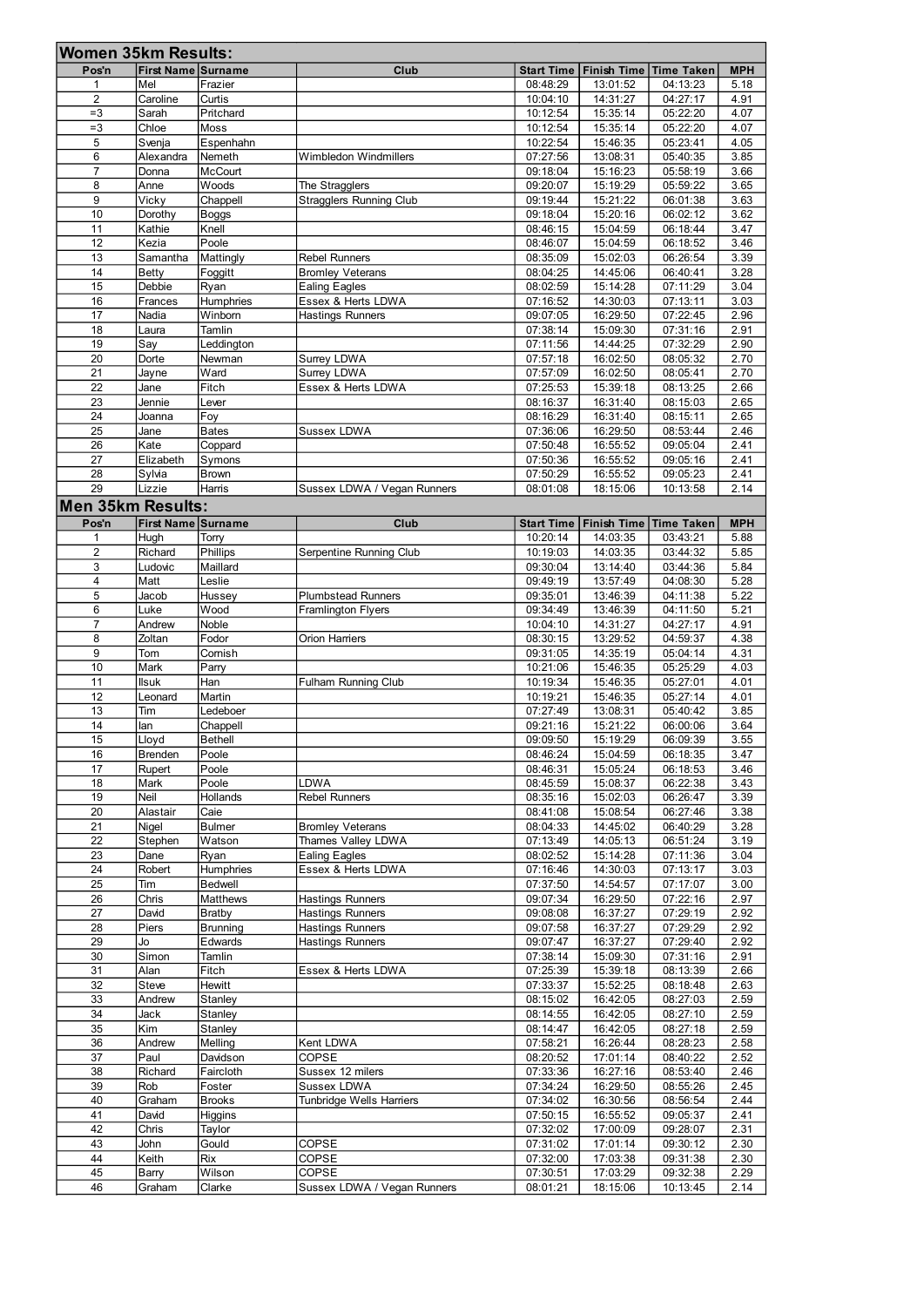|                         | Women 50km Results: |                |                                   |                   |                    |                        |            |                              |                            |                        |                               |                      |
|-------------------------|---------------------|----------------|-----------------------------------|-------------------|--------------------|------------------------|------------|------------------------------|----------------------------|------------------------|-------------------------------|----------------------|
| Pos'n                   | <b>First Name</b>   | <b>Surname</b> | Club                              | <b>Start Time</b> |                    | Finish Time Time Taken | <b>MPH</b> | No.<br>Comp<br>$= 10$ hrs    | <b>Best</b><br><b>Time</b> | Average<br><b>Time</b> | <b>Slowest</b><br><b>Time</b> | 50km Honours!        |
| $\mathbf{1}$            | Lisa-Joanne         | Walbridge      | 100 Marathon Club / LDWA          | 08:58:35          | 14:57:33           | 05:58:58               | 5.22       | 5                            | 5:58                       | 6:29                   | 7:16                          | $1st + EB$           |
| $\overline{2}$          | Megan               | Lennox         | London LDWA                       | 08:05:23          | 14:54:57           | 06:49:34               | 4.58       | $\overline{\mathbf{c}}$      | 6:49                       | 7:03                   | 7:17                          | PB                   |
| 3                       | Tara                | Williams       | LDWA                              | 07:36:31          | 14:30:45           | 06:54:14               | 4.53       | 8                            | 6:54                       | 8:04                   | 9:28                          | $\overline{PB}$      |
| $\overline{4}$          | Jackie              | Smith          |                                   | 07:59:22          | 14:57:49           | 06:58:27               | 4.48       | 6                            | 6:58                       | 7:49                   | 8:51                          | PB                   |
| 5                       | Rhiannon            | Needham        | Serpentine Running Club           | 08:03:19          | 15:21:22           | 07:18:03               | 4.28       | $\mathbf{1}$                 | 7:18                       | 7:18                   | 7:18                          |                      |
| 6                       | Janet               | Cobby          | 100 Marathon Club                 | 07:33:06          | 15:22:28           | 07:49:22               | 3.99       | 5                            | 6:27                       | 7:21                   | 8:44                          |                      |
| $\overline{7}$          | Nina                | Lambrov        | <b>Hastings Runners</b>           | 07:39:40          | 15:30:27           | 07:50:47               | 3.98       | $\mathbf{1}$                 | 7:50                       | 7:50                   | 7:50                          |                      |
| 8                       | Louise              | Hunter         | <b>Hastings Runners</b>           | 07:39:20          | 15:30:11           | 07:50:51               | 3.98       | $\overline{1}$               | 7:50                       | 7:50                   | 7:50                          |                      |
| 9                       | Samantha            | Mills          |                                   | 07:26:29          | 15:22:42           | 07:56:13               | 3.94       | $\mathbf{1}$                 | 7:56                       | 7:56                   | 7:56                          |                      |
| 10                      | Christine           | Howard         | <b>Billericey Striders</b>        | 08:17:01          | 16:14:26           | 07:57:25               | 3.93       | $\overline{\mathbf{3}}$      | 7:14                       | 7:53                   | 8:28                          |                      |
| 11                      | Kim                 | Reed           | <b>BBN LDWA</b>                   | 07:10:36          | 15:22:28           | 08:11:52               | 3.81       | $\overline{\mathbf{c}}$      | 8:11                       | 8:38                   | 9:04                          | PB                   |
| 12                      | Charlotte           | Smith          | Serpentine Running Club           | 08:31:25          | 16:54:03           | 08:22:38               | 3.73       | $\overline{2}$               | 7:38                       | 8:00                   | 8:22                          |                      |
| 13                      | Marta               | Kunicka        |                                   | 07:02:54          | 15:34:09           | 08:31:15               | 3.67       | $\mathbf{1}$                 | 8:31                       | 8:31                   | 8:31                          |                      |
| 14                      | Susan               | Bradburn       |                                   | 07:27:20          | 16:06:27           | 08:39:07               | 3.61       | $\mathbf{1}$                 | 8:39                       | 8:39                   | 8:39                          |                      |
| 15                      | Jan                 | O'Rourke       | Kent LDWA                         | 07:08:36          | 15:50:33           | 08:41:57               | 3.59       | 9                            | 8:41                       | 9:24                   | 9:53                          | PB                   |
| 16                      | Maria               | Pali           | 100 Marathon Club                 | 07:03:18          | 16:03:17           | 08:59:59               | 3.47       | 3                            | 8:58                       | 9:14                   | 9:45                          |                      |
| 17                      | Lorraine            | Barry          | 100 Marathon Club                 | 07:02:39          | 16:04:45           | 09:02:06               | 3.46       | 6                            | 8:04                       | 8:49                   | 9:37                          |                      |
| 18                      | Fiona               | <b>McNelis</b> | 100 Marathon Club                 | 07:35:37          | 16:54:52           | 09:19:15               | 3.35       | 3                            | 7:09                       | 8:06                   | 9:19                          |                      |
|                         |                     |                |                                   |                   |                    |                        |            |                              |                            |                        | 9:21                          |                      |
| 19                      | Helen               | Crossland      | Leighton Fun Runners              | 07:28:43          | 16:50:19           | 09:21:36               | 3.34       | $\mathbf{1}$<br>$\mathbf{1}$ | 9:21                       | 9:21                   |                               |                      |
| 20                      | Jane                | Macefield      | Sussex LDWA                       | 07:21:44          | 17:05:02           | 09:43:18               | 3.21       |                              | 9:43                       | 9:43                   | 9:43                          |                      |
| 21                      | Cathryn             | Row            | Wessex LDWA                       | 08:00:01          | 18:09:51           | 10:09:50               | 3.07       |                              |                            |                        |                               |                      |
| 22                      | Charlie             | Harwood        |                                   | 07:07:48          | 17:31:19           | 10:23:31               | 3.01       |                              |                            |                        |                               |                      |
| 23                      | Jane                | Roome          | Tunbridge Wells Harriers          | 07:38:44          | 18:04:33           | 10:25:49               | 3.00       |                              |                            |                        |                               |                      |
| $= 24$                  | June                | Edwards-Evans  | Kent LDWA                         | 07:38:41          | 18:04:33           | 10:25:52               | 3.00       |                              |                            |                        |                               |                      |
| $= 24$                  | Deborah             | Stamp          | Tunbridge Wells Harriers          | 07:38:41          | 18:04:33           | 10:25:52               | 3.00       |                              |                            |                        |                               |                      |
| 26                      | Georgina            | Szombat        |                                   | 07:20:42          | 17:49:55           | 10:29:13               | 2.98       |                              |                            |                        |                               |                      |
| 27                      | Agata               | Ostrowska      |                                   | 07:17:40          | 17:49:55           | 10:32:15               | 2.97       |                              |                            |                        |                               |                      |
| 28                      | Sophie              | Driessens      | London LDWA                       | 07:01:01          | 18:11:25           | 11:10:24               | 2.80       |                              |                            |                        |                               |                      |
| 29                      | Sue                 | Fuller         | <b>LDWA</b>                       | 07:01:47          | 18:13:56           | 11:12:09               | 2.79       |                              |                            |                        |                               |                      |
| 30                      | Alzbeta             | Benin          |                                   | 08:13:55          | 19:44:00           | 11:30:05               | 2.72       |                              |                            |                        |                               |                      |
| 31                      | Louise              | Treves         |                                   | 07:08:14          | 20:54:00           | 13:45:46               | 2.27       |                              |                            |                        |                               |                      |
| 32                      | Caroline            | Jack           |                                   | 07:08:06          | 20:54:00           | 13:45:54               | 2.27       |                              |                            |                        |                               |                      |
|                         | Men 50km Results:   |                |                                   |                   |                    |                        |            |                              |                            |                        |                               |                      |
| Pos'n                   | <b>First Name</b>   | <b>Surname</b> | Club                              | <b>Start Time</b> | <b>Finish Time</b> | <b>Time Taken</b>      | <b>MPH</b> | No.                          | <b>Best</b>                | Average                | <b>Slowest</b>                | <b>50km Honours!</b> |
|                         |                     |                |                                   |                   |                    |                        |            | Comp                         | <b>Time</b>                | Time                   | <b>Time</b>                   |                      |
|                         |                     |                |                                   |                   |                    |                        |            | $= 10$ hrs                   |                            |                        |                               |                      |
| $\mathbf{1}$            | David               | Wakeling       | COPSE                             | 09:29:57          | 14:55:30           | 05:25:33               | 5.76       | 32                           | 4:35                       | 5:19                   | 9:28                          | 1st + Max Comp       |
| $\overline{\mathbf{c}}$ | Gif                 | Jittiwutikam   | Cool as Cats go outside           | 10:20:03          | 15:46:35           | 05:26:32               | 5.74       | 1                            | 5:26                       | 5:26                   | 5:26                          |                      |
| 3                       | Mark                | Denby          | Surrey Walking Club & LDWA        | 09:09:56          | 14:39:25           | 05:29:29               | 5.69       | 3                            | 5:29                       | 6:03                   | 6:29                          | PB                   |
| $\overline{4}$          | Andrew              | Fergus         |                                   | 09:26:20          | 15:22:28           | 05:56:08               | 5.26       | $\mathbf{1}$                 | 5:56                       | 5:56                   | 5:56                          |                      |
| 5                       | Vinnie              | Purdy          | North Norfolk Beach Runners       | 08:58:48          | 14:57:33           | 05:58:45               | 5.23       | 9                            | 5:58                       | 6:42                   | 8:05                          | PB                   |
| 6                       | Chris               | Seymour        | Mid Essex Casuals                 | 08:56:45          | 14:57:33           | 06:00:48               | 5.20       | 3                            | 6:00                       | 6:28                   | 6:55                          | PB                   |
| $\overline{7}$          | Colin               | <b>Stark</b>   |                                   | 08:56:03          | 14:57:33           | 06:01:30               | 5.19       | $\overline{7}$               | 6:01                       | 6:49                   | 8:04                          | PB                   |
|                         | Jim                 |                |                                   |                   | 15:07:48           | 06:03:41               |            | $\mathbf{1}$                 |                            | 6:03                   | 6:03                          |                      |
| 8                       |                     | Lee            |                                   | 09:04:07          |                    |                        | 5.16       |                              | 6:03                       |                        |                               |                      |
| 9                       | lan                 | Duxbury        |                                   | 08:52:38          | 14:57:33           | 06:04:55               | 5.14       | $\mathbf{1}$                 | 6:04                       | 6:04                   | 6:04                          |                      |
| 10                      | Fabrice             | Leistner       |                                   | 08:45:17          | 14:51:14           | 06:05:57               | 5.12       | 6                            | 4:44                       | 6:08                   | 7:32                          |                      |
| 11                      | Russ                | Bestley        | Portsmouth Joggers                | 08:24:49          | 14:33:37           | 06:08:48               | 5.08       | $\overline{2}$               | 6:08                       | 6:41                   | 7:14                          | PB                   |
| 12                      | Martin              | Bacon          | Portsmouth Joggers                | 08:24:39          | 14:33:37           | 06:08:58               | 5.08       | $\overline{2}$               | 6:08                       | 6:42                   | 7:15                          | PB                   |
| 13                      | Steve               | Alden          | Mid Sussex Tri Club               | 09:00:34          | 15:17:24           | 06:16:50               | 4.98       | $\mathbf{1}$                 | 6:16                       | 6:16                   | 6:16                          |                      |
| 14                      | Kevin               | James          | Mid Sussex Tri Club               | 09:00:48          | 15:19:29           | 06:18:41               | 4.95       | $\mathbf{1}$                 | 6:18                       | 6:18                   | 6:18                          |                      |
| 15                      | Richard             | Leahv          |                                   | 08:34:14          | 14:53:39           | 06:19:25               | 4.94       | $\overline{2}$               | 6:19                       | 6:51                   | 7:24                          | PB                   |
| 16                      | Peter               | <b>Butler</b>  | Dartford Road Runners & Kent LDWA | 08:33:41          | 14:53:13           | 06:19:32               | 4.94       | 1                            | 6:19                       | 6:19                   | 6:19                          |                      |
| 17                      | Lawrence            | Wintergold     | Mid Sussex Tri Club               | 08:59:54          | 15:19:29           | 06:19:35               | 4.94       | $\mathbf{1}$                 | 6:19                       | 6:19                   | 6:19                          |                      |
| 18                      | Alastair            | <b>Bloore</b>  |                                   | 08:35:56          | 14:56:09           | 06:20:13               | 4.93       | $\overline{1}$               | 6:20                       | 6:20                   | 6:20                          |                      |
| 19                      | Justin              | Busby          |                                   | 08:58:08          | 15:19:29           | 06:21:21               | 4.92       | $\overline{2}$               | 6:21                       | 7:08                   | 7:56                          | PB                   |
| 20                      | Chris               | Offler         |                                   | 08:57:09          | 15:21:35           | 06:24:26               | 4.88       | 1                            | 6:24                       | 6:24                   | 6:24                          |                      |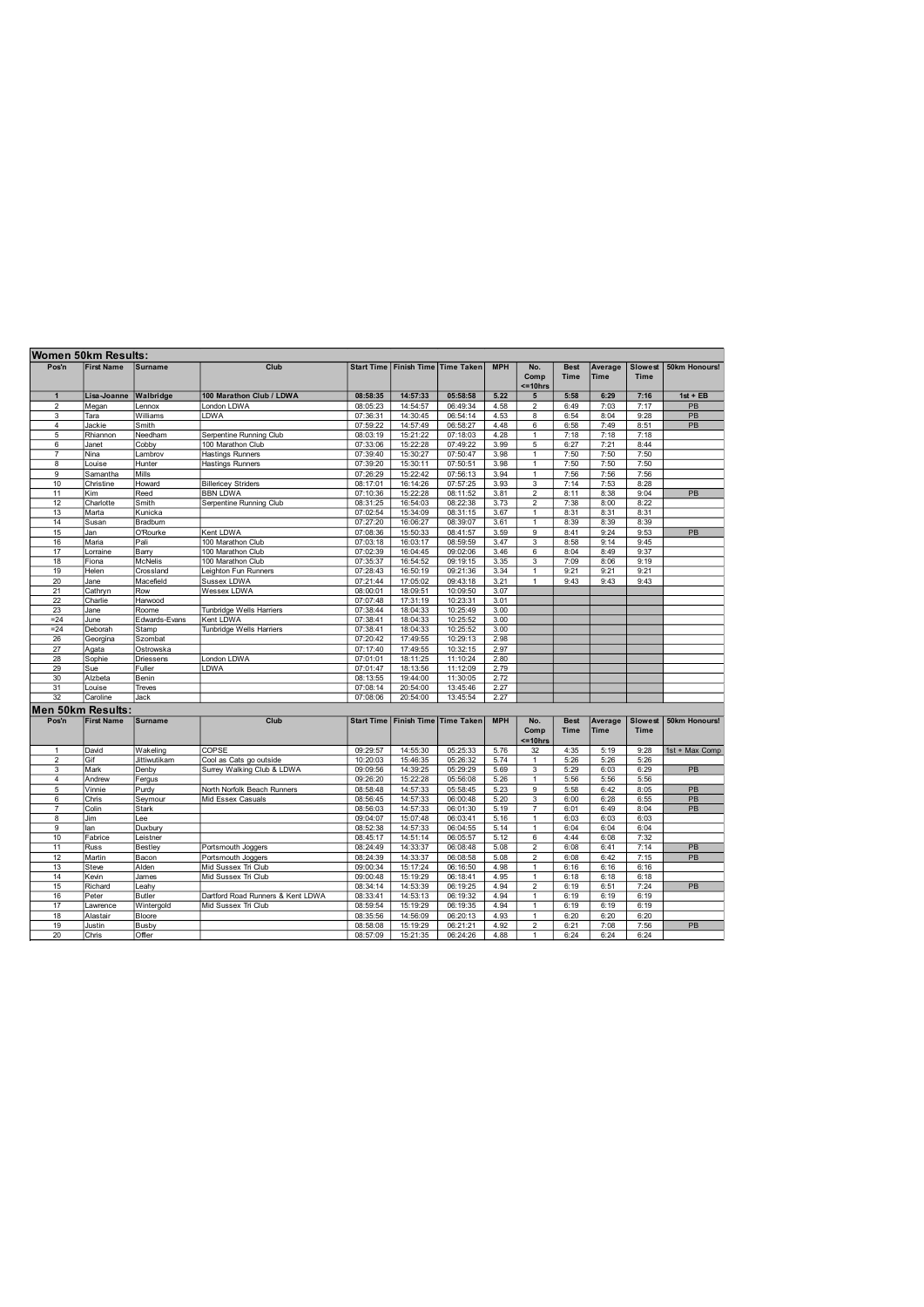| Pos'n           | <b>First Name</b> | <b>Surname</b> | Club                      |          | Start Time   Finish Time   Time Taken |          | <b>MPH</b> | No.<br>Comp<br>$=10$ hrs | <b>Best</b><br><b>Time</b> | Average<br>Time | <b>Slowest</b><br><b>Time</b> | 50km Honours!   |
|-----------------|-------------------|----------------|---------------------------|----------|---------------------------------------|----------|------------|--------------------------|----------------------------|-----------------|-------------------------------|-----------------|
|                 |                   |                |                           |          |                                       |          |            |                          |                            |                 |                               |                 |
| 21              | Chris             | Denison        | Dover Road Runners        | 08:28:50 | 14:53:39                              | 06:24:49 | 4.87       | $\mathbf{1}$             | 6:24                       | 6:24            | 6:24                          |                 |
| 22              | Rob               | Jones          |                           | 08:15:16 | 14:42:10                              | 06:26:54 | 4.85       | 5                        | 6:26                       | 7:38            | 8:04                          | PB              |
| 23              | Darren            | Coates         | Harlow                    | 09:03:32 | 15:32:29                              | 06:28:57 | 4.82       | 3                        | 5:32                       | 6:13            | 6:38                          |                 |
| 24              | Peter             | Lemon          | 100 Marathon Club         | 07:44:54 | 14:19:28                              | 06:34:34 | 4.75       | 6                        | 6:25                       | 7:01            | 7:28                          |                 |
| 25              | Greg              | Hawkins        | ittledown Harriers        | 07:44:37 | 14:19:47                              | 06:35:10 | 4.74       | $\overline{1}$           | 6:35                       | 6:35            | 6:35                          |                 |
| 26              | David             | Thompson       |                           | 08:43:00 | 15:20:16                              | 06:37:16 | 4.72       | 5                        | 6:37                       | 7:04            | 7:17                          | PB              |
| $\overline{27}$ | Robert            | Weaver         |                           | 08:49:18 | 15:32:29                              | 06:43:11 | 4.65       | $\overline{2}$           | 6:43                       | 8:14            | 9:46                          | $\overline{PB}$ |
| $= 28$          | David             | Grant          |                           | 09:32:00 | 16:17:56                              | 06:45:56 | 4.62       | $\mathbf{1}$             | 6:45                       | 6:45            | 6:45                          |                 |
| $= 28$          | Jonathan          | Neville        |                           | 09:32:00 | 16:17:56                              | 06:45:56 | 4.62       | $\mathbf{1}$             | 6:45                       | 6:45            | 6:45                          |                 |
| 30              | Nigel             | Whitehead      |                           | 08:43:00 | 15:31:58                              | 06:48:58 | 4.58       | 3                        | 6:48                       | 7:05            | 7:17                          | PB              |
| 31              | Robert            | Cameron-Wood   | 100 Marathon Club         | 07:45:18 | 14:34:23                              | 06:49:05 | 4.58       | 15                       | 5:38                       | 7:02            | 9:44                          | 500km+          |
| 32              | Rhys              | Pippard        | Serpentine Running Club   | 08:03:41 | 14:53:13                              | 06:49:32 | 4.58       | $\overline{1}$           | 6:49                       | 6:49            | 6:49                          |                 |
| 33              | Gary              | Upstone        | Thames Valley LDWA        | 07:36:53 | 14:30:45                              | 06:53:52 | 4.53       | $\overline{3}$           | 6:53                       | 7:31            | 8:03                          | PB              |
| 34              | Brandon           | Webb           |                           | 08:11:18 | 15:07:48                              | 06:56:30 | 4.50       | $\overline{9}$           | 6:49                       | 7:34            | 9:46                          |                 |
| 35              | Mark              | Thomson        |                           | 08:34:33 | 15:32:46                              | 06:58:13 | 4.48       | 1                        | 6:58                       | 6:58            | 6:58                          |                 |
| 36              | Jozef             | Vrablik        |                           | 08:40:08 | 15:41:02                              | 07:00:54 | 4.45       | $\overline{\mathbf{c}}$  | 7:00                       | 7:13            | 7:26                          | PB              |
| 37              | Duncan            | Baber          | <b>DWA</b>                | 08:22:30 | 15:39:35                              | 07:17:05 | 4.29       | 5                        | 7:12                       | 7:48            | 8:58                          |                 |
| 38              | Richard           | Walburn        |                           | 08:31:52 | 15:49:30                              | 07:17:38 | 4.28       | $\overline{1}$           | 7:17                       | 7:17            | 7:17                          |                 |
| 39              | Malcolm           | Dvke           | LDWA                      | 07:30:25 | 14:48:05                              | 07:17:40 | 4.28       | 6                        | 7:17                       | 8:09            | 9:09                          | PB              |
| 40              | Frank             | Womelsdorf     |                           | 08:02:36 | 15:22:28                              | 07:19:52 | 4.26       | $\overline{1}$           | 7:19                       | 7:19            | 7:19                          |                 |
| 41              | Michael           | Thomson        |                           | 08:52:32 | 16:13:48                              | 07:21:16 | 4.25       | 10                       | 5:52                       | 7:09            | 8:11                          | NEW 500km       |
| 42              | Derek             | Harrison       |                           | 07:48:09 | 15:11:27                              | 07:23:18 | 4.23       | $\overline{4}$           | 6:22                       | 7:28            | 8:47                          |                 |
| 43              | John              | Hunt           | Thanet Road Runners AC    | 07:32:38 | 14:56:09                              | 07:23:31 | 4.23       | $\mathbf{1}$             | 7:23                       | 7:23            | 7:23                          |                 |
| 44              | Mark              | Foster         | Thanet Road Runners AC    | 07:32:18 | 14:58:42                              | 07:26:24 | 4.20       | $\overline{2}$           | 7:26                       | 8:00            | 8:34                          | $\overline{PB}$ |
| 45              | Richard           | Spear          | COPSE                     | 07:59:22 | 15:27:24                              | 07:28:02 | 4.18       | 24                       | 5:14                       | 7:04            | 8:51                          | 1000km+         |
| 46              | Brian             | Layton         | <b>BBN LDWA</b>           | 07:37:20 | 15:05:56                              | 07:28:36 | 4.18       | 8                        | 7:00                       | 8:07            | 9:49                          |                 |
| 47              | Max               | Woods          |                           | 08:10:26 | 15:42:08                              | 07:31:42 | 4.15       | $\overline{c}$           | 7:31                       | 7:37            | 7:42                          | PB              |
| 48              | Clive             | Tant           | Essex & Herts LDWA        | 08:20:07 | 15:58:44                              | 07:38:37 | 4.09       | $\overline{c}$           | 7:38                       | 8:00            | 8:22                          | PB              |
| 49              | Tim               | <b>Styles</b>  | COPSE                     | 07:59:22 | 15:43:01                              | 07:43:39 | 4.04       | 24                       | 5:17                       | 7:06            | 8:43                          | 1000km+         |
| 50              | Brian             | Friend         | <b>Sussex LDWA</b>        | 08:44:03 | 16:28:35                              | 07:44:32 | 4.04       | 1                        | 7:44                       | 7:44            | 7:44                          |                 |
| 51              | Perry             | Wade           |                           | 07:42:07 | 15:26:43                              | 07:44:36 | 4.04       | 1                        | 7:44                       | 7:44            | 7:44                          |                 |
| 52              | Anthony           | Garoner        | <b>Hastings Runners</b>   | 07:40:43 | 15:30:55                              | 07:50:12 | 3.99       | 1                        | 7:50                       | 7:50            | 7:50                          |                 |
| 53              | Andrew            | Boulden        | Kent / Essex & Herts LDWA | 07:19:24 | 15:09:48                              | 07:50:24 | 3.99       | 27                       | 7:18                       | 8:34            | 9:37                          | 1000km+         |
| 54              | David             | Lewis          |                           | 07:31:32 | 15:22:53                              | 07:51:21 | 3.98       | 6                        | 6:41                       | 7:56            | 9:00                          |                 |
| 55              | David             | Giles          | Sussex LDWA               | 07:21:51 | 15:14:28                              | 07:52:37 | 3.97       | $\overline{7}$           | 7:22                       | 7:46            | 8:23                          |                 |
| 56              | John              | Kirwan         | eighton Fun Runners       | 08:17:37 | 16:14:26                              | 07:56:49 | 3.93       | 3                        | 7:56                       | 8:37            | 9:18                          | PB              |
| 57              | Simon             | Beasley        |                           | 08:42:30 | 16:42:54                              | 08:00:24 | 3.90       | $\overline{2}$           | 7:06                       | 7:33            | 8:00                          |                 |
| 58              | Stephen           | O'Shea         |                           | 08:42:30 | 16:43:39                              | 08:01:09 | 3.90       | 1                        | 8:01                       | 8:01            | 8:01                          |                 |
| 59              | Sean              | Rodwell        | Rebel Runners Medway      | 07:38:55 | 15:42:25                              | 08:03:30 | 3.88       | 1                        | 8:03                       | 8:03            | 8:03                          |                 |
| 60              | Jeff              | Campbell       | Surrey LDWA               | 07:59:22 | 16:06:59                              | 08:07:37 | 3.85       | 32                       | 5:17                       | 6:44            | 9:06                          | Max Comp        |
| 61              | Tony              | Hill           | <b>BBN LDWA</b>           | 07:10:52 | 15:22:28                              | 08:11:36 | 3.81       | $\overline{2}$           | 8:11                       | 8:38            | 9:04                          | PB              |
| 62              | Ron               | Doole          | Thames Valley LDWA        | 07:11:34 | 15:24:12                              | 08:12:38 | 3.81       | 3                        | 8:12                       | 8:48            | 9:27                          | PB              |
| 63              | Rob               | Wise           |                           | 07:28:34 | 15:42:49                              | 08:14:15 | 3.79       | $\mathbf{1}$             | 8:14                       | 8:14            | 8:14                          |                 |
| 64              | Matt              | Jones          |                           | 07:28:34 | 15:43:19                              | 08:14:45 | 3.79       | $\mathbf{1}$             | 8:14                       | 8:14            | 8:14                          |                 |
| 65              | Tim               | Jury           | <b>Hastings Runners</b>   | 07:40:27 | 15:55:19                              | 08:14:52 | 3.79       | 3                        | 8:14                       | 8:59            | 9:47                          | PB              |
| 66              | Matthew           | Jones          | Thanet Road Runners AC    | 07:19:00 | 15:41:36                              | 08:22:36 | 3.73       | $\mathbf{1}$             | 8:22                       | 8:22            | 8:22                          |                 |
| 67              | Mathew            | Kirby          |                           | 07:18:45 | 15:41:36                              | 08:22:51 | 3.73       | $\mathbf{1}$             | 8:22                       | 8:22            | 8:22                          |                 |
| 68              | David             | Whitehead      | LDWA                      | 07:42:30 | 16:08:13                              | 08:25:43 | 3.71       | 28                       | 5:02                       | 6:31            | 9:16                          | 1000km+         |
| 69              | Chris             | Blackwell      |                           | 07:03:11 | 15:34:38                              | 08:31:27 | 3.67       | $\mathbf{1}$             | 8:31                       | 8:31            | 8:31                          |                 |
|                 |                   |                |                           |          |                                       |          |            |                          |                            |                 |                               |                 |
| 70              | Peter             | Hamson         | <b>Tring Running Club</b> | 08:30:36 | 17:03:29                              | 08:32:53 | 3.66       | 9                        | 6:35                       | 7:39            | 8:32                          |                 |
| 71              | Phil              | Bradburn       |                           | 07:27:20 | 16:06:27                              | 08:39:07 | 3.61       | 4                        | 8:39                       | 9:05            | 9:51                          | PB              |
| 72              | Andrew            | Moore          |                           | 07:02:30 | 15:41:50                              | 08:39:20 | 3.61       | $\overline{2}$           | 8:39                       | 9:17            | 9:55                          | PB              |
| 73              | Rob               | Small          | Maidstone Harriers        | 07:27:07 | 16:06:47                              | 08:39:40 | 3.61       | $\mathbf{1}$             | 8:39                       | 8:39            | 8:39                          |                 |
| 74              | Thomas            | Hiwe           |                           | 08:09:52 | 16:50:19                              | 08:40:27 | 3.60       | $\mathbf{1}$             | 8:40                       | 8:40            | 8:40                          |                 |
| 75              | Andy              | Carpenter      | LDWA                      | 07:04:34 | 15:54:20                              | 08:49:46 | 3.54       | $\overline{2}$           | 8:49                       | 9:06            | 9:23                          | <b>PB</b>       |